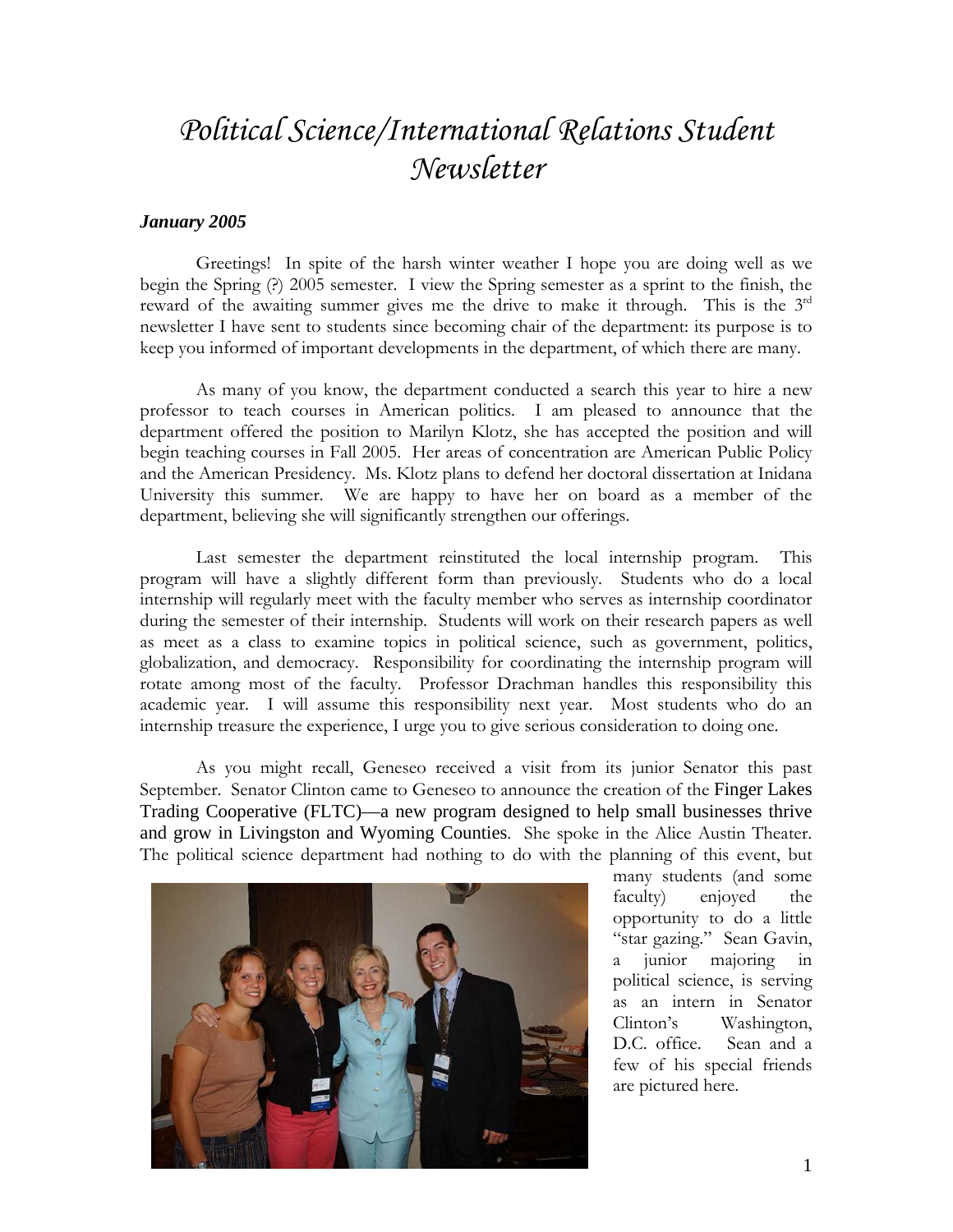In addition to the visit by Senator Clinton, Democratic Assembly woman Barbara Lifton, a Geneseo graduate who majored in Speech Pathology, and Republican Assemblyman Dan Burling (from the Livingston County area) came to Geneseo on October 14<sup>th</sup>. Each spoke of the respective strengths of their political parties, New York state politics, and their own political careers. On October 28, 2004, the department sponsored a discussion of the then upcoming presidential elections. We gave our views on what was at stake, the consequences of the outcome for American politics, and even ventured

predictions (half of us even made a correct prediction). We mostly had fun, and I think the students who were in attendance did as well. In 2008 we will do it again.

 In October, Kevin Lovecchio (class of 2002, pictured at right, in black shirt) came to Geneseo to speak to students interested in attending Law School. Kevin is in his first semester at Harvard Law, reportedly enjoying the challenge.



One important way that many Geneseo alumni have contributed to our program is by simply coming to Geneseo to talk about their professional lives. During last year's program review, one of the ways we evaluated the department's effectiveness was to examine the careers of former students. The accomplishments were impressive and the career choices varied tremendously. Many students pursued careers clearly related to the political science or international relations major, and many others chose lines of work with, at least on the surface, little connection to political science. One former political science major is employed by the Dallas Mavericks basketball franchise, another works as a private investigator in Southern California. Many Geneseo graduates work in government and law. Geneseo Political Science and International Relations alumni are scattered throughout the United States. I certainly believe each Geneseo graduate deserves the lion's share of credit for his or her success, the faculty feels fortunate to have had the opportunity to work with students with tremendous potential and ambition. We like to think that we have played at least a small role in helping students move toward their life's goals.

This brings me to my next important announcement. On the evening of March  $3<sup>rd</sup>$ the department will sponsor a career night. At this event several Geneseo alumni in Political Science and International Relations will return to campus to discuss the path they took from Political Science/International Relations undergrad to holding a successful career. It is pretty easy for me to locate former students who are doing well, there are many of them. They will talk about their current careers, how they made the move from student to gainful employment. I believe this will be an invaluable opportunity for you to learn about some of the options before you as you plan for life after Geneseo.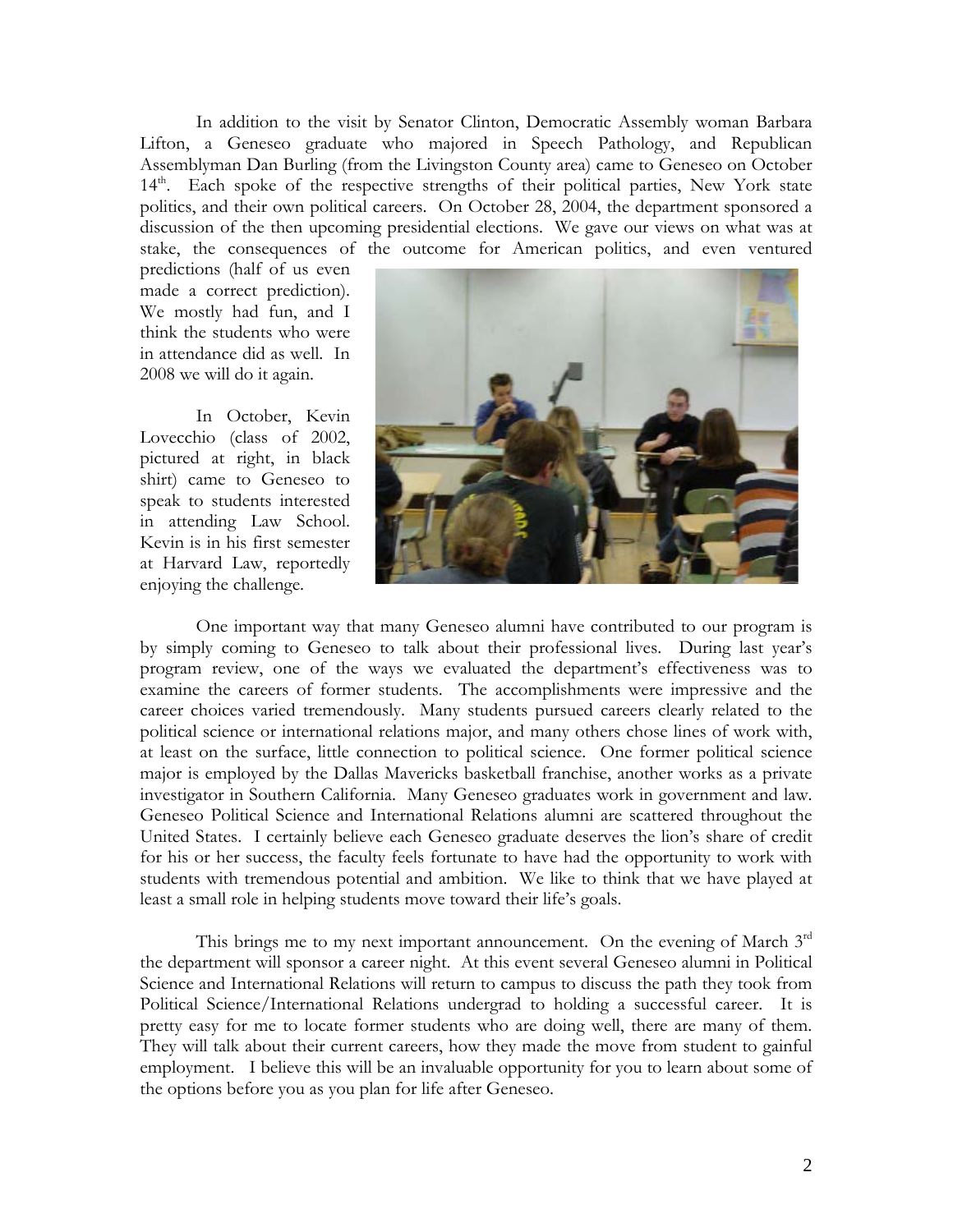The number of Political Science and International Relations majors continues to grow. There are currently over 200 Political Science majors and more than 100 IR majors. Consequently, Political Sciences courses are filled to the brim. Until only a few years ago, 300-level courses rarely contained more than 20 students. The typical 300-level course today

contains 30 or nearly 30 students. The department's 200-level courses now hold 40 students, and many reach that number. In the past 4 years the number of Political Science majors has increased by 50% (the number of faculty has actually decreased during this same time-span). Perhaps it is due to 9/11 or the war in Iraq, but student interest in politics throughout the country has witnessed an upsurge. The consequence of this for Geneseo is high demands on faculty time. It is



great, however, to see such student interest in politics.

 The faculty at Geneseo remains busy. Bob Goeckel took a group of students to Moscow this past June to study Russian history and contemporary politics in that rapidly changing country. He is hoping to take a group of students to Berlin in March to study Germany. Professor Cunningham, on leave last semester after giving birth to an adorable baby girl; returned to teaching in January. Jeremy Grace went to Afghanistan and Pakistan this past summer to make arrangements for the registration of Afghani refugees for that country's recently held elections. Ed Drachman will present a paper at a conference in New Orleans this March on immigration policy. Professor Deutsch continues to teach courses in political theory and legal studies as well as edit books on political theory. I went to Chicago this past September to present a paper at the American Political Science Association's annual meeting on black and white differences in approval of homosexuals and homosexuality and policies designed to benefit gay Americans. I plan to travel to Cambodia in May to teach Political Science and History Professors about how elections and political parties enhance peace and stability. Cambodia is a country with a fascinating past but has endured its share of misery in recent times. I am very excited about the opportunity that awaits me. I will also travel to the Midwest Political Science Association in Chicago in April to review others scholarship and the American Political Science Association's Annual Meeting in September in Washington, D.C. At the latter I plan to present my recent research on "correct voting." Professor Philip Nicholas is teaching courses this semester on American Politics, being particularly helpful in enhancing our offerings in public policy. He has made valuable contributions to our department this semester. Sue Federico continues to serve as the Department secretary, continuing to help move things along in as smoothly as possible.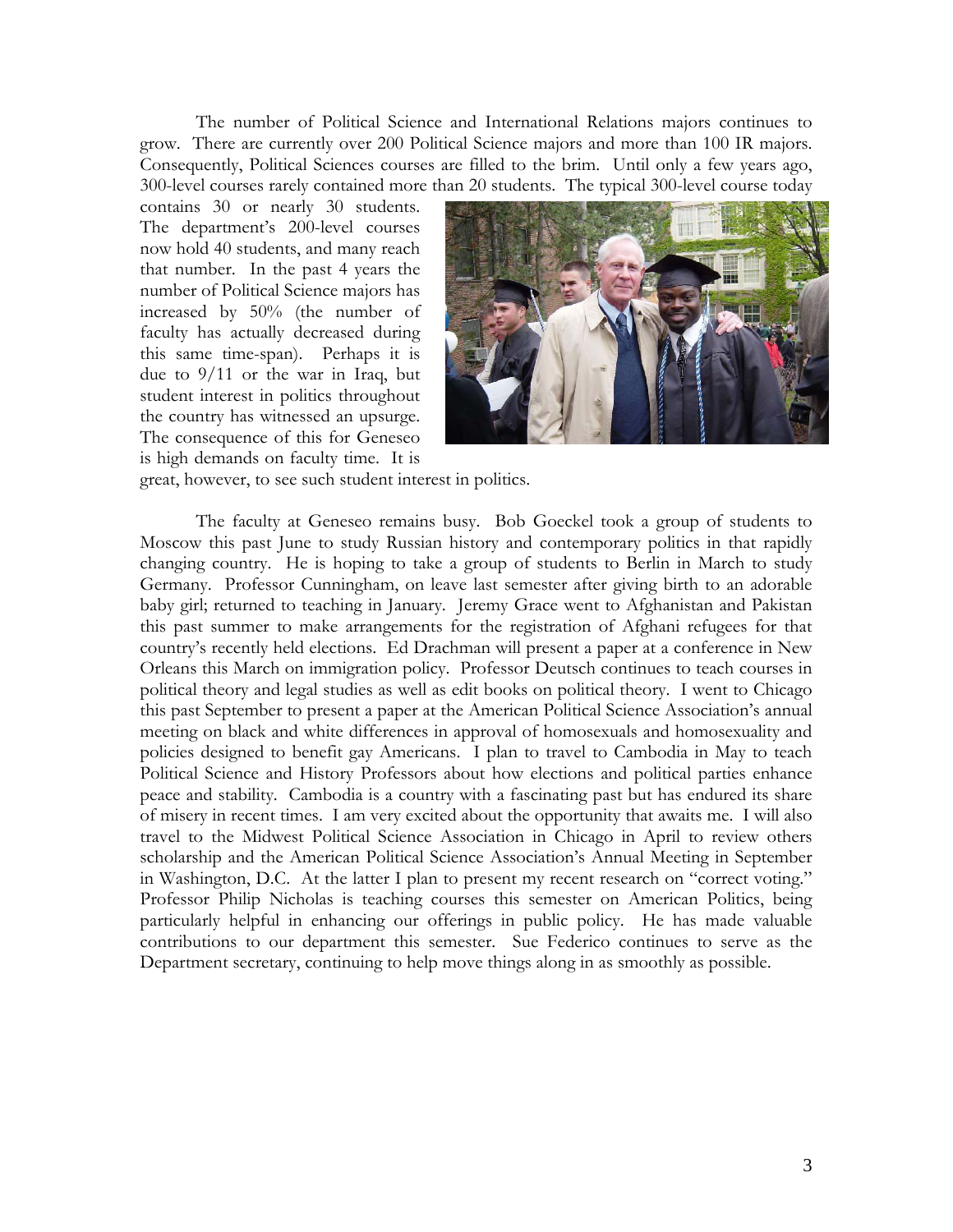I want to take this opportunity to notify you of other important events that will occur this semester. On February  $24<sup>th</sup>$  Dr. Harry Boyte of the University of Minnesota will come to



Geneseo to speak about civic engagement. Dr. Boyte has a national reputation for his scholarship in this area. I hope many of you will attend. The department plans a number of other speakers, including Joe Fornieri. Joe is a Geneseo graduate in Political Science who currently teaches at Rochester Institute of Technology. He will speak on a collaborative project with Dr. Deutsch on Abraham

Lincoln. We plan to have a few other speakers in Political Science.

 The academic year culminates in the Senior/Honors Dinner. This dinner will be held April 21<sup>st</sup> in the Hunt Room. All graduating seniors and students receiving Honors will be invited. Most of the costs of the dinner are covered by contributions from Political Science and International Relations Alumni. I look forward to seeing you there.

I hope you will have a most productive and enjoyable Spring 2005 semester.

Best regards,

Jeff Koch Professor and Chair of Political Science